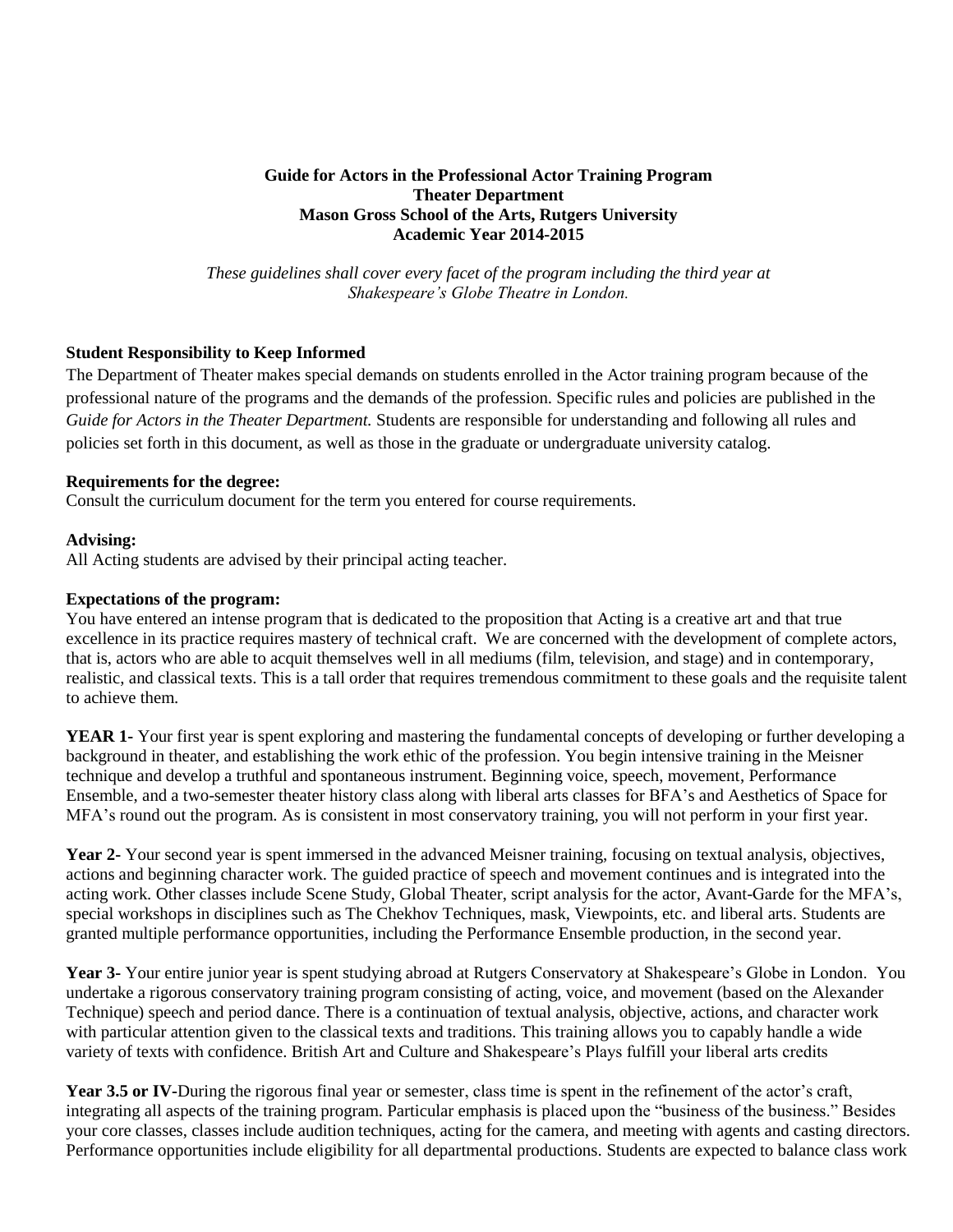and performance demands equally. The year culminates in the Rutgers Actor's Presentation in New York City for invited members of the profession.

In all your work, throughout your 3.5 or four years of training, our constant questions will be: Who is going to hire you to do what? Where and when you gain professional employment, what will your contribution be? Are we convinced that you have the requisite tools, personality, professional comportment, work ethic, and ability to compete in the highly competitive world of professional acting, as it exists in this country?

As faculty, we will constantly be responding to you and your work, as master teachers, mentors, and also artists-- testing your work against our perceptions and beliefs about the art form and its requirements. Art is by nature subjective and so must some of our responses be to you as a developing artist.

#### **Actor Presentation (Showcase)**

Showcase is not guaranteed. No actors may appear in the New York Showcase unless they have completed all requirements for graduation. The showcase is entirely produced by the Head of Acting, who is solely responsible for its content and presentation. The Head of Acting Program must approve all choices of material, partners, running time, costumes, make up, etc. Any student whose behavior disrupts the rehearsal process will be excused from participation. The Head of Acting retains the right to withhold from Showcase any student who fails to maintain the standards through to and including their 3.5 or fourth year.

### **Rehearsal Etiquette**

Creativity exists because you are in a safe space which must be maintained by faculty and students alike. Physically or psychologically endangering another in rehearsal or classes is prohibited.

Actors are expected to behave professionally at all times. The theater is a collaborative art form and so it is expected that all members of the program will be good collaborators with their fellow actors as well as with their directors, stage managers, designers, costume and scene shop personnel, etc. If actors violate the following or behave in ways that impede the orderly progress of rehearsals and do not contribute wholeheartedly to a proper artistic and creative atmosphere at rehearsals they will be warned and/or dismissed from the program.

- Actors must be punctual for all rehearsals as well as classes.  $\bullet$
- They may not miss calls or leave before being dismissed by the stage manager.  $\bullet$
- $\bullet$ They are responsible to be within earshot or let the stage manager know their whereabouts at all times and do their best to realize all notes given by the director or stage manager.
- Actors are expected to treat props and costumes with a professional's care and appear promptly for photo calls,  $\bullet$ costume fittings, etc.
- The Department will not condone any behavior which involves physical or verbal abuse of faculty, fellow actors  $\bullet$ or any other member of the collaborative team.
- Students' behavior must conform at all times to the university regulations regarding sexual harassment and racial  $\bullet$ discrimination.

### **In Direct Regard to Morning Warm-up**

Morning warm-up class is covered by the following attendance policy.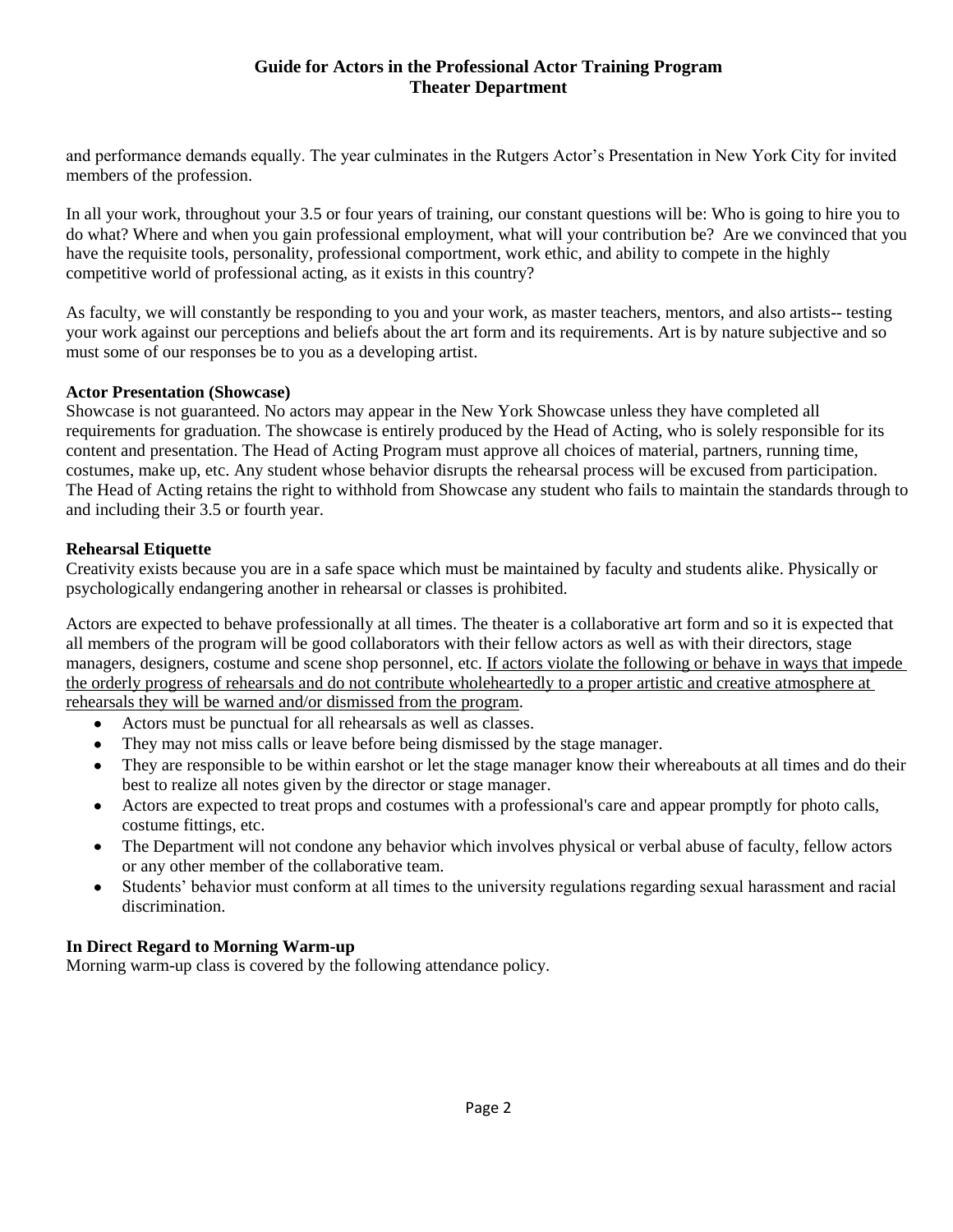## **Attendance in MFA and BFA Theater Classes**

Absence from any Theater class is problematic. In the event that an absence is unavoidable, the student must advise the faculty member in advance of the absence. In addition, it is the student's responsibility to discuss the absence with the instructor to determine whether the absence is excused. In some cases, the department may require documentation before excusing an absence. Absences due to illness or family emergency are generally excused.

Students are responsible for making up any missed work and being properly prepared for the next class.

In the Department of Theater, unexcused absences are not permitted in any class. One unexcused absence will result in a drop of grade for the final grade. Three late arrivals are equal to one unexcused absence.

Excessive absences, even if excused, may result in the student being withdrawn from class.

Students may use the University Absence Reporting Website:

[https://sims.rutgers.edu/ssra/.](https://sims.rutgers.edu/ssra/) This will generate an email to the instructor informing him/her of the absence. It is the student's responsibility to discuss absences with the instructor, before the absence when feasible, but no later than the next class session in attendance.

### **Core Curriculum**

As a company students will take "core" curricular classes. *Core Curriculum* refers to the courses designed to reinforce or challenge assumptions about theater and theater-making and expand understanding. Core Curriculum has been tailored to a company of students serious about becoming well-rounded, culturally aware theater artists. They have a direct and important relationship to Core Training and to the work we put on stage.

Though grades received in core courses are not weighed equally with student's studio training in questions of dismissal; students' work in these courses is just as essential to overall standing in the program and a student's path towards graduation.

## **Casting and Production Assignment Policy**

Students must accept roles in which they are cast and production positions that are assigned to them.

The Theater Program at Mason Gross School of the Arts prepares students for the wide variety of roles they will encounter in the professional entertainment industry: theater, film and television. The goal is to develop highly skilled and versatile theater artists.

Theater, film and television encompass the full range of human behavior and experience and there will be times when students may be asked to perform in roles or work on plays that may contain language and describe situations distasteful to some. Students in the Mason Gross School of the Arts Department of Theater must be able to portray characters and work on plays even if the values and beliefs there in may be at significant odds with their own.

Students in the program are not at liberty to choose the assignments or roles they are cast in according to how congruent they are with their personal belief systems. In addition, altering a text or changing the language of a play in order to sanitize language or character behavior creates an inauthentic performance of the play that falsifies the artistic integrity of the playwright's work. It also cheats the audience who came to see a legitimate performance of the play. Altering the text of a play is unacceptable in our program and will result in a failing grade for the work in question. Failure of any core course can result in artistic dismissal.

Actors are required to attend all auditions for which they are called. If a student wishes to audition for a role for which they have not been called, the student may request an audition. At the discretion of the Chair/Vice Chair, the student may be granted the audition.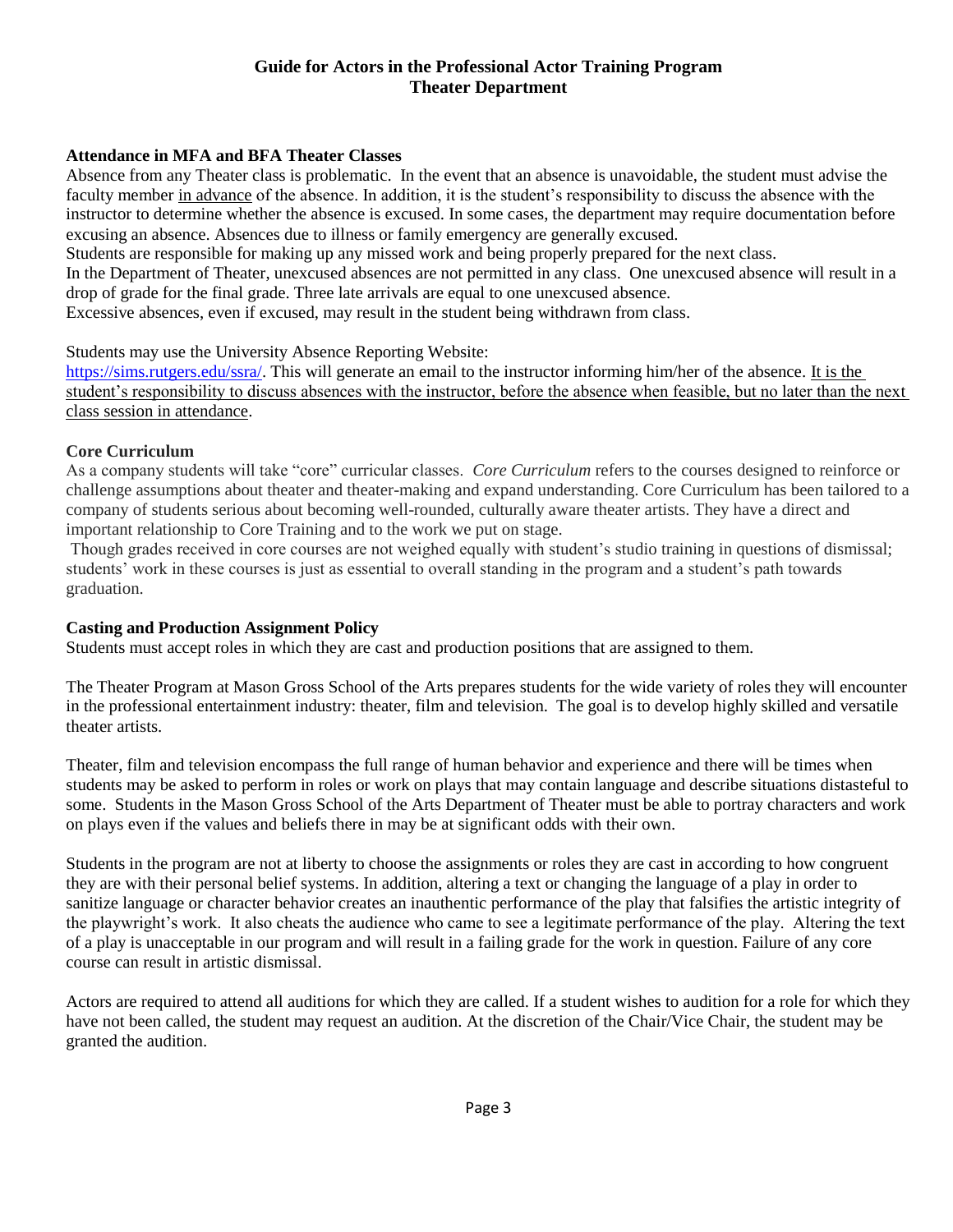All issues of nudity or smoking in rehearsals and performances (including special effects) must be approved by the Executive Committee in order to make sure departmental policies are followed. The Stage Manager or Director prepares a photocopy of the relevant pages in the script, highlighting necessary nudity or smoking and provides the Executive Committee with a copy as well as an explanation of the request.

Nudity during a performance may be permitted if it is essential to the logic of the play, but it may not be gratuitous. Actors cannot be required to perform in the nude. During casting, only the student's primary acting teacher may discuss performing in the nude with the actor. The director cannot have this conversation with the actor. The Chair/Vice Chair is the final arbiter of taste and adherence to the Executive Committee policy. An actor's refusal to perform nude will be individually negotiated by the primary acting teacher and will not affect the student's status in the program. If nudity is to occur, the Department will post a sign in the theater lobby and box office window so that patrons with sensitivity to nudity may be apprised.

Smoking during a performance is only permitted within strict limits if it is essential to the action and logic of the play. Electronic cigarettes will be used wherever possible and a sign will be posted for the audience advising of their use. If real smoking is to occur, the Department will post a sign in the theater lobby and box office window so that patrons with sensitivity to smoking may apprised. If smoking is approved the ventilation systems will be run during those scenes and during intermissions to dilute the concentration of smoke in the atmosphere. This may cause noise which would affect the audience's ability to hear some of the scene. An actor's refusal to smoke onstage will be individually negotiated by the primary acting teacher and will not affect the student's status in the program. Non-tobacco products will be used if the materials are lit.

### **Production Practice / Rutgers Theater Company**

The Rutgers Theater Company is a resident company of student actors, designers, directors, playwrights, stage managers, and technicians whose work is guided by master teachers and other accomplished professionals. Production practice is fully integrated with the curriculum of the Department of Theater. Theatrical productions are tightly organized and collaborative events that require each participant to fulfill his or her responsibilities.

### **Rehearsal and Production Conflict Policy**

MFA and BFA students' presence is required for evening and weekend work throughout the production process. Some productions require commitments during holidays, vacation periods, and/or religious holidays. Students are not excused from any responsibilities, rehearsals or performances for any reason unless specifically approved in advance and in writing by the Department of Theater Executive Committee. Under no circumstances will students be released from a technical rehearsal, dress rehearsal or performance. Should a potential conflict not be approved, the student will need to clear that conflict, and their presence will be required.

#### **Outside Employment**

During the academic year (including Thanksgiving, winter and spring break production periods for students required during those periods) MFA and BFA students may not accept paid or unpaid outside theatrical or entertainment industry employment without written consent from the student's head of program. Violation of the outside work policy may result in dismissal from the program.

#### **Departmental Scholarships**

Students are expected to be in good artistic and academic standing to receive departmental scholarship or other financial support. Artistic Probation will put a student's departmental support in jeopardy.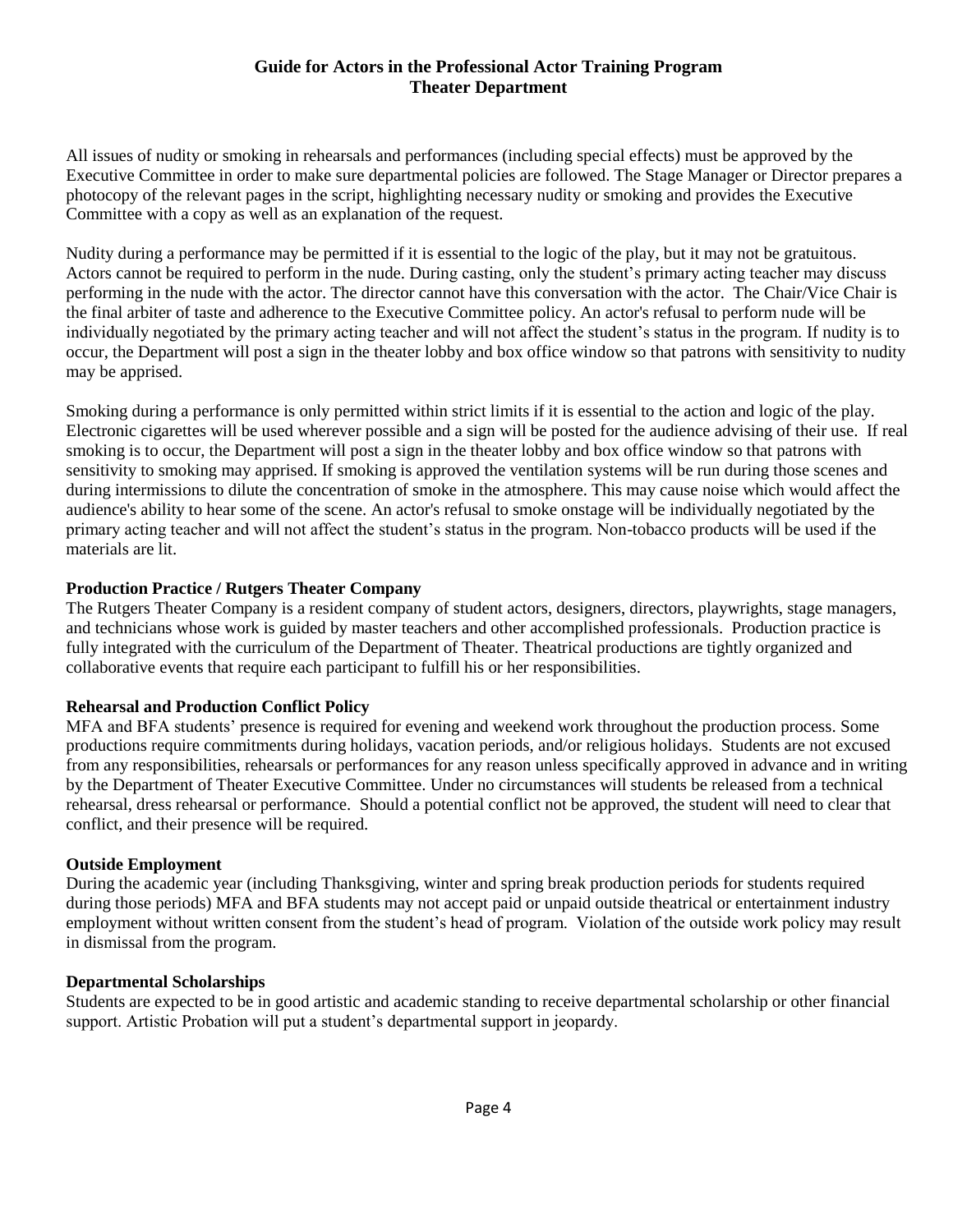### **Governance:**

The Department is governed by the Chair and the Executive Committee. The Executive Committee makes most of the major decisions regarding academic and production policy. The committee consists of the Heads of the various programs.

## **ARTISTIC AND ACADEMIC EVALUATION OF THEATER STUDENTS**

All students are expected to meet a professional standard of work, skill, and discipline. Punctuality and class attendance are mandatory. The faculty, and where appropriate supervisory staff, is responsible for setting standards and for guiding and evaluating each student's development. The faculty, will continue to assess professional growth and consistency of application to work through the third and fourth years.

The Theater program faculties and, where appropriate supervisory staff, formally meets twice a semester to evaluate the progress of each student in the program. Decisions to continue students in the program are not dependent solely on completion of course requirements or grades. The faculty assesses matters of artistic vision, leadership, initiative, work ethic and discipline, ability to collaborate, ability to accept criticism, a satisfactory rate of development, and overall suitability for a professional career. This assessment is conducted according to the standards of the profession and can serve as the basis for Artistic Probation or Dismissal.

## **Definitions of Artistic Warning, Probation and Dismissal:**

In the Theater Program there are Training Core Courses and Curricular Core courses.

- Training Core Courses are an essential component of the student's professional training.
- $\bullet$ Curricular Core Courses are those which all or most students in a discipline or the department take to enhance the understanding of theater's place in history or society. These are Theater History, Global Theater, Who's Who and What's What, and Homeroom for all theater students; and Clothing and Culture, Aesthetics of Space, and Avant-Garde for particular groups.

Overall academic performance is reflected in the student's G. P. A. Artistic standing is reflected in the student's performance in Theater Department Training Core and Curricular Core courses.

Artistic Warning is a preliminary step to Artistic Probation. It will be issued at any time when a student's work in a class (or classes) does not meet expected results. The student will be advised what steps to take to clear this warning by the end of the semester.

Artistic Probation is a preliminary step to Artistic Dismissal. If, in accordance with the grading policies of the Department, a student earns an unacceptable grade or if their artistic development still fails to meet expected results after the Artistic Warning, Artistic Probation will be recommended.

Artistic Dismissal will be recommended if a student earns unacceptable grades that warrant dismissal according to the grading policies of the Department or if their artistic development still fails to meet expected results after Artistic Probation.

Because advanced concepts are often introduced in the second semester in most studio courses, it is necessary to allow for late faculty assessment. On occasion, a student may do well in early exercise work but struggle late in the training. In these cases a student may be placed directly on Artistic Probation.

### **Curricular and Training Core Grades**

Each discipline identifies what are to be considered Training Core and Curricular Core courses. For Theater majors, a grade of "F" in a Training Core course is grounds for dismissal. The first "C" in a Training Core course may result in Artistic Warning or Artistic Probation; the second "C" in a Training Core course is grounds for Artistic Dismissal.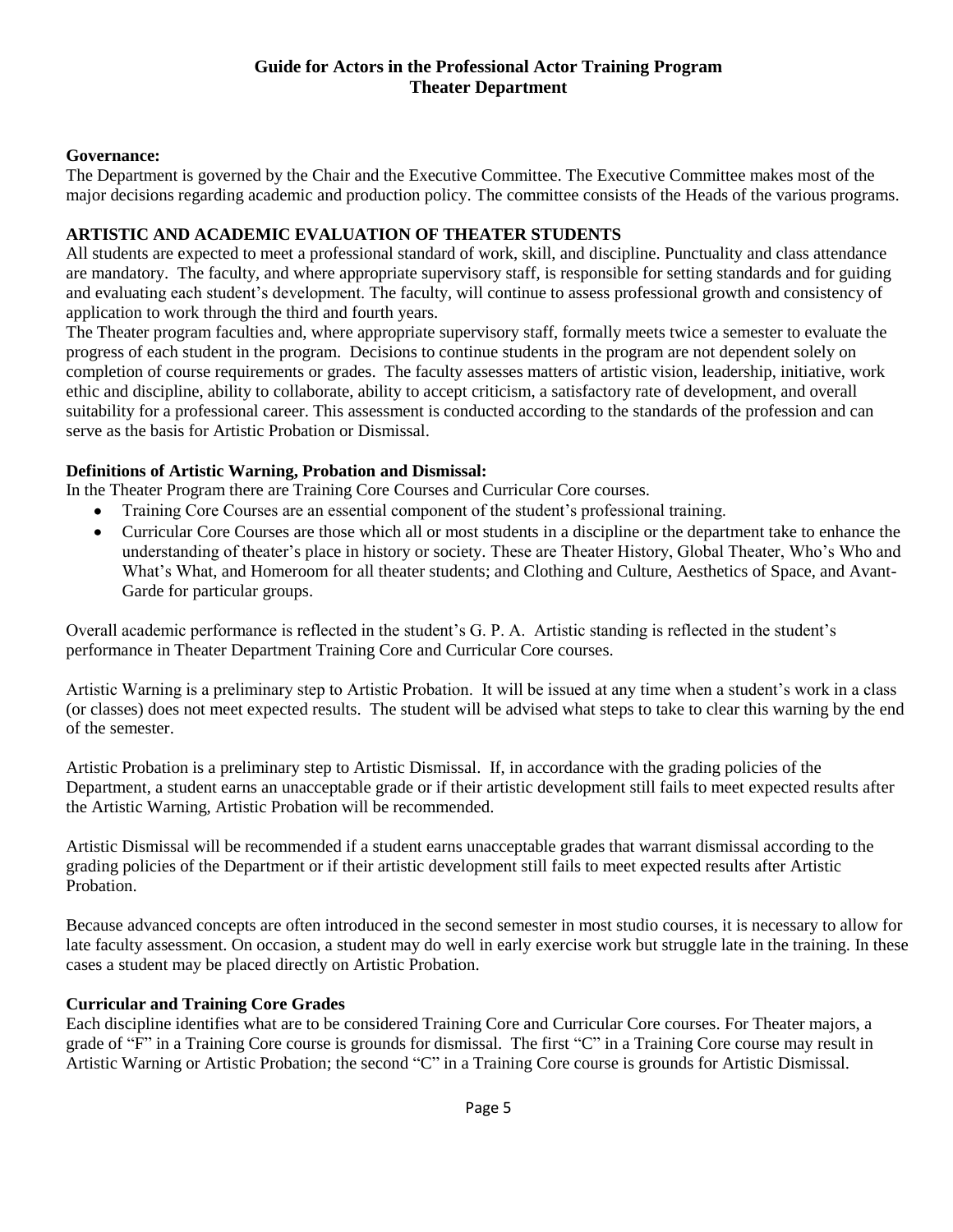Additionally, multiple "C" grades in Training Core courses within a semester is grounds for Artistic Dismissal. There are no grades of" D" in the Training Core courses. .

In the Curricular Core theater requirements, any "F" may result in dismissal. A Curricular Core theater requirement in which a "D" or "F" is received must be retaken and a grade of "C" or better must be achieved. A course may only be retaken once.

#### **Evaluations:**

Evaluation meetings are normally scheduled during the seventh week of classes and during the exam week. Each student receives written notification of the result of the evaluation:

- the student is in good standing  $\bullet$
- the student is being placed on Artistic Warning
- $\bullet$  . a student currently on Artistic Warning or Probation is advised whether the Artistic Warning or Probation will be continued or rescinded
- a student on Artistic Probation is dismissed from the program  $\bullet$

The faculty is not required to use each step of this process in every case. If a student's work shows a sudden, significant decline outside the normal review parameters, the faculty may put a student on probation without having issued a warning. In such cases, the faculty will advise the student of concerns and ways to address those concerns. In particularly severe cases, the faculty may recommend artistic dismissal. In such cases, the faculty will meet with the student and provide written notification of the concerns behind the recommendation. Artistic dismissal is subject to review by the Dean of the school.

#### **Face-to-face Evaluations**

- At mid semester, students whose work warrants Artistic Warning will have a face-to-face evaluation with at least one faculty member to identify the program faculty's concerns and advise the student on ways to improve their performance.
- At mid semester students whose work warrants Artistic Probation will have a face-to-face evaluation with the head of program and at least one other faculty representative
- At the end of the semester all students have a face-to-face evaluation.

- A student being continued or placed on Artistic Warning or Probation will meet with the head of program and at least one representative of the faculty.

- A student whose work warrants Artistic Dismissal will meet with their head of program and at least one representative of the faculty. They will advise the student of the faculty's recommendation to dismiss. - A student whose progress warrants being removed from Artistic Warning or Artistic Probation will be notified

### **Advising the Student of Artistic Probation or Dismissal.**

If a student is being placed on Artistic Probation or is recommended for Artistic Dismissal, the student will be so advised by the Mason Gross Dean of Students based on a letter received from the Chairman of the Department of Theater. The Department Chairman's recommendation is based on the recommendation of the faculty and head of program. Artistic Dismissal is subject to review by the Dean of the school.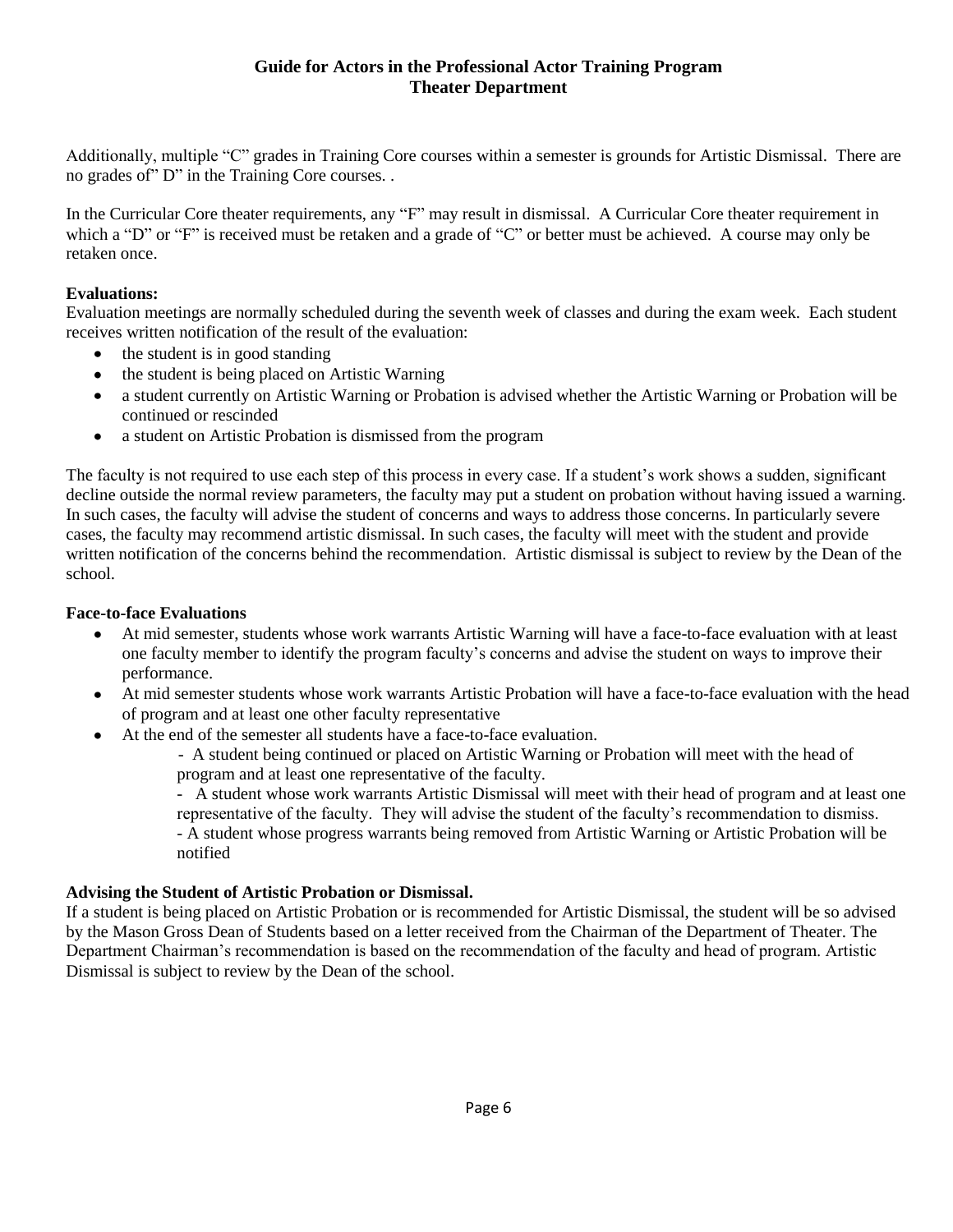### **BFA ACADEMIC PERFORMANCE**

If a student fails to achieve a minimum G.P.A., he/she is subject to Academic Dismissal.

BFA students dismissed for artistic reasons may request transfer to other departments of the Mason Gross School of the Arts or any other school at Rutgers whose admission requirements they meet. No guarantee of admission to another division or program can be given to students who have received an Artistic Dismissal, but the dean's office will assist students in completing the necessary transfer forms.

**Academic Review.** At the end of each semester, the school's Scholastic Standing Committee, composed of elected faculty and the dean of students, reviews the academic records of all students.

**Academic Probation.** Any student, including first-semester, first-year students, whose semester average is lower than 1.8 is placed on academic probation. Students are notified in writing of probationary status before the start of the next semester. While on academic probation, students must maintain full-time academic status and must successfully complete at least 12 credits per semester. (See also guidelines for Academic Dismissal.)

**Academic Dismissal***.* There are no automatic dismissals for first-semester, first-year students. Students ordinarily are dismissed when their semester average is 1.4 or less, regardless of their cumulative grade-point average or preceding semester average. Students may also be dismissed if their semester average falls below probationary level in any three semesters or in any two consecutive semesters, or if their cumulative grade-point average at any time is less than the following: first year, 1.6; sophomore year, 1.8; junior year, 2.0; senior year 2.0.

**Appeal.** Students placed on academic probationary status may appeal in writing to the dean of students within one week of the date of the letter of probation. Grounds for appeal include technical error and/or changes in temporary grades. Letters of appeal must state the reasons for appeal and must be written by the student, although advice from others may be sought in formulating the appeal.

Students dismissed from the Mason Gross School of the Arts by the school's Scholastic Standing Committee for academic reasons may appeal by letter to the Office of the Dean within one week of notification of the decision. Grounds for appeal include technical error, extenuating circumstances, and/or additional information not previously available to the committee. The letter of appeal must state the reasons for the appeal and must be written by the student, although advice from others may be sought in formulating the appeal.

The Scholastic Standing Committee may determine that the student has presented evidence not previously available and sufficient to require the Scholastic Standing Committee to reconsider the academic case, or that insufficient evidence has been presented to justify further consideration of the appeal. At the student's and/or committee's request, a student may be present at the meeting of reconsideration, unaccompanied by advisor or attorney, to amplify upon his or her appeal request. The committee may reinstate the student who was dismissed for academic reasons, with or without conditions, or may deny the appeal. Some of the conditions for reinstatement include a term average of 2.0 or better and no incomplete grades. The committee also may define future courses to be completed. The committee notifies the student of its decision and any conditions within one week of reconsideration. Action by the committee is final.

**Readmission.** BFA students who have been dismissed from the school for academic reasons are not considered for readmission until they have given satisfactory evidence that they can further pursue academic work satisfactorily. Mason Gross School of the Arts normally requires that students improve their semester or cumulative grade-point average to a level that would have precluded dismissal action. This can be accomplished through work in the Rutgers Summer Session or by earning 12 to 15 credits at another accredited college or university. Each case is considered on its own merit. Students are not usually readmitted after a second dismissal action. Readmission is not automatic.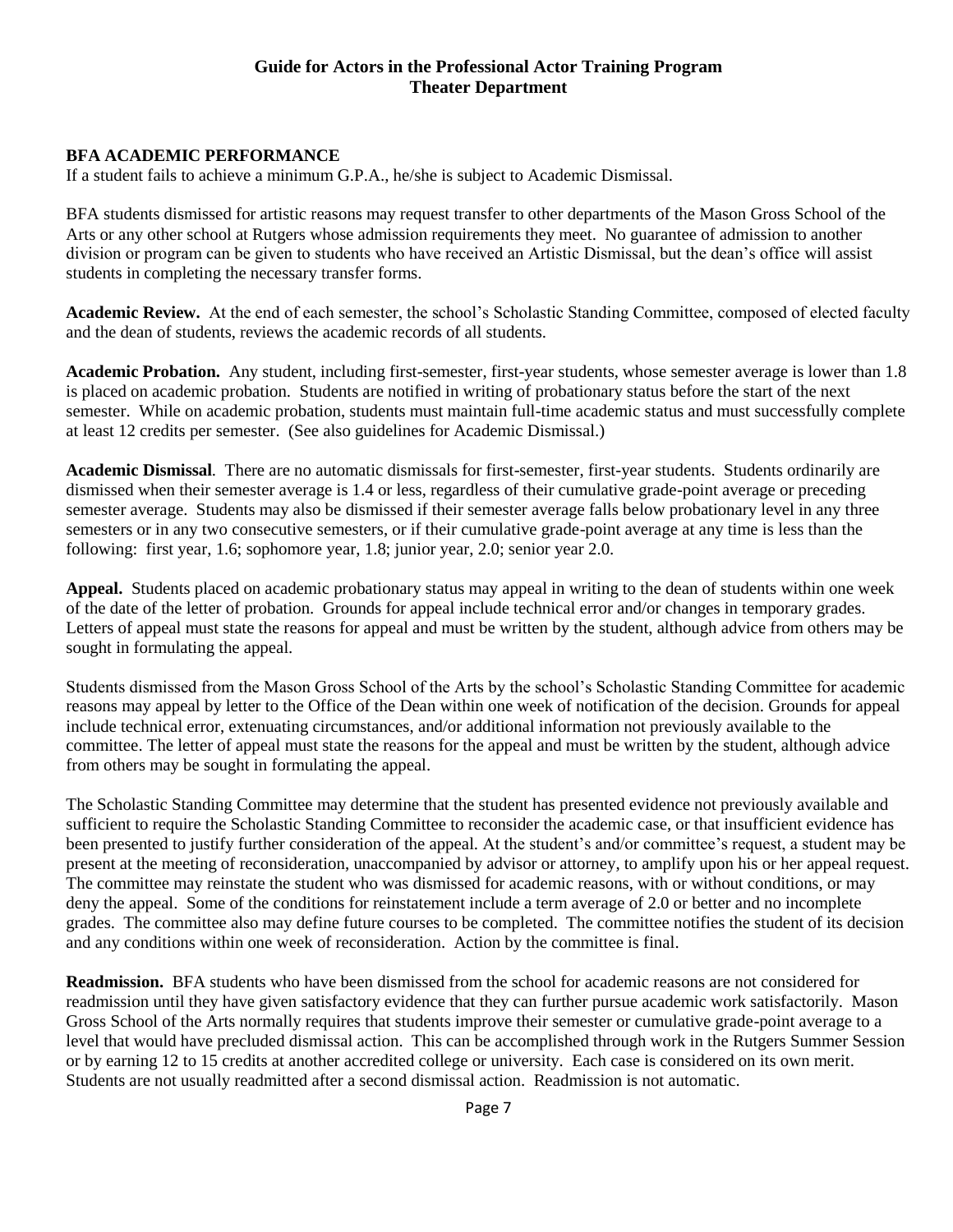## **PROFESSIONAL BEHAVIOR IS AT ALL TIMES EXPECTED AND IS VITAL TO THE STANDARDS OF THIS PROGRAM.**

These standards include:

- Professional courtesy to instructors, directors, fellow students and technical crews.  $\bullet$
- No disruptive behavior in class, i.e., talking out of turn, calling attention to yourself in inappropriate ways, making  $\bullet$ yourself more important than the company, or generally not contributing to the class in positive ways.
- Rehearsal and performance commitments must be kept without exception. This especially includes *rehearsals with*   $\bullet$ *exercise and scene partners for classroom work.*

Failure to achieve these standards is grounds for dismissal from the program at the discretion of the faculty.

Absences, lateness, lack of interest, unpreparedness, or lack of seriousness of purpose, as well as poor quality of work in classes or rehearsals, are grounds for dismissal. Dismissal is normally preceded by a probationary period. The faculty will notify the Dean of the specific problems that have led to the recommendation of probation, and specify the guidelines for improvement and the criteria for rescinding the probation. The Dean, after reviewing the case, will, if he is in agreement with the recommendation, notify the student that if the criteria rescinding the probation have not been met by the end of the specified period, the probation will be extended or the student will be dismissed.

In order to establish standards in the Professional Actor Training Program a system of written evaluations and grades will be used to reflect the standing of each student. Normally, a grade of "B" or better is required in all course work. Students who earn a grade of "C" in a core course are placed on artistic probation. A second grade of "C" in a core course is grounds for dismissal. A failing grade in any course results in academic dismissal.

MFA students may not graduate with more than 9 credits for courses in which "C" grades are earned.

The faculty reviews grades each term. Students may be required to terminate their studies and withdraw from MGSA if satisfactory academic or professional standards are not maintained in **any** phase of the program. Academic dismissal only may be appealed in writing to the Scholastic Committee of the Theater Arts Department.

There are three criteria by which the student is evaluated for grading purposes:

1. Application-commitment to the work; professional discipline regarding attendance at all classes, all rehearsals, tutorials, and conferences; quality of participation and presence in classes, rehearsals, tutorials, conferences, etc.

2. Improvement-the degree to which the student has progressed over time of evaluation.

3. Achievement-how the student's work measures up to the high and demanding standards of the Conservatory.

**Grades in the "A" Group** ("A+", "A") would be given to reflect that the student is working hard, demonstrating commitment and showing excellent improvement; producing work that is among the best in the class.

**Grades in the "B" Group** ("B+", "B") would be given to reflect that the student is working hard, showing good improvement and producing work that demonstrates commitment, comprehension, and skills that are acceptable to the standards of the program.

**Grades in the "C" Group** ("C+", "C") would be given to reflect the range when the student is: (1) applying himself/herself and showing some improvement (C+), or (2) either fully applying himself/herself or not fully applying himself/herself and showing only minimal improvement; producing work that does not measure up to the high standards of the Conservatory (C).